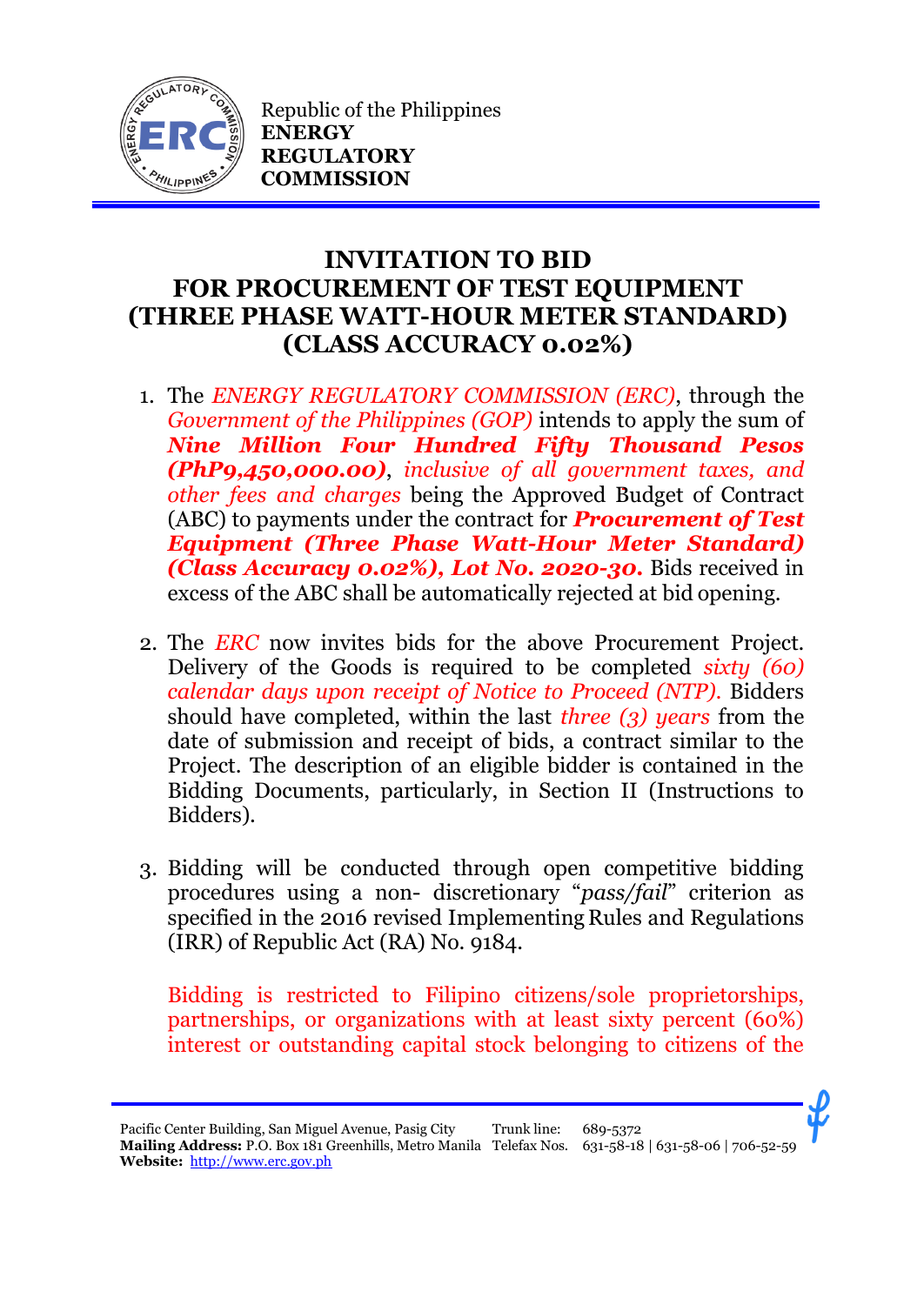Philippines, and to citizens or organizations of a country the laws or regulations of which grant similar rights or privileges to Filipino citizens, pursuant to RA No. 5183.

- 4. Prospective Bidders may obtain further information from *ERC BAC Secretariat* and inspect the Bidding Documents at the address given below during *Monday to Friday, 8:00 A.M. to 5:00 P.M*.
- 5. A complete set of Bidding Documents may be acquired by interested Bidders on *09 November 2020* from the given address and website(s) below *and upon payment of the applicable fee for the Bidding Documents, pursuant to the latest Guidelines issued by the GPPB, in the amount of Ten Thousand Pesos (PhP10,000.00)*. The Procuring Entity shall allow the bidder to present its proof of payment for the fees *in person.*
- 6. The *ERC BAC* will hold a Pre-Bid Conference<sup>1</sup> , which shall be open to prospective bidders, on *17 November 2020, 10:00 A.M. through videoconferencing via MS Teams, which can be accessed through:*

[https://teams.microsoft.com/l/meetup](https://teams.microsoft.com/l/meetup-join/19%3ameeting_NzAzYTI5ZDUtNmI5YS00ZTQzLTg0YWYtOWQ2OTFiOWMxMjI3%40thread.v2/0?context=%7b%22Tid%22%3a%220f0dac9f-433c-41ba-9f57-42be6fe671a9%22%2c%22Oid%22%3a%22638c224b-aae0-4a1f-95d8-6b417df5646d%22%7d)[join/19%3ameeting\\_NzAzYTI5ZDUtNmI5YS00ZTQzLTg0YWYtOWQ2OTFi](https://teams.microsoft.com/l/meetup-join/19%3ameeting_NzAzYTI5ZDUtNmI5YS00ZTQzLTg0YWYtOWQ2OTFiOWMxMjI3%40thread.v2/0?context=%7b%22Tid%22%3a%220f0dac9f-433c-41ba-9f57-42be6fe671a9%22%2c%22Oid%22%3a%22638c224b-aae0-4a1f-95d8-6b417df5646d%22%7d) [OWMxMjI3%40thread.v2/0?context=%7b%22Tid%22%3a%220f0dac9f-](https://teams.microsoft.com/l/meetup-join/19%3ameeting_NzAzYTI5ZDUtNmI5YS00ZTQzLTg0YWYtOWQ2OTFiOWMxMjI3%40thread.v2/0?context=%7b%22Tid%22%3a%220f0dac9f-433c-41ba-9f57-42be6fe671a9%22%2c%22Oid%22%3a%22638c224b-aae0-4a1f-95d8-6b417df5646d%22%7d)[433c-41ba-9f57-42be6fe671a9%22%2c%22Oid%22%3a%22638c224b-aae0-](https://teams.microsoft.com/l/meetup-join/19%3ameeting_NzAzYTI5ZDUtNmI5YS00ZTQzLTg0YWYtOWQ2OTFiOWMxMjI3%40thread.v2/0?context=%7b%22Tid%22%3a%220f0dac9f-433c-41ba-9f57-42be6fe671a9%22%2c%22Oid%22%3a%22638c224b-aae0-4a1f-95d8-6b417df5646d%22%7d) [4a1f-95d8-6b417df5646d%22%7d](https://teams.microsoft.com/l/meetup-join/19%3ameeting_NzAzYTI5ZDUtNmI5YS00ZTQzLTg0YWYtOWQ2OTFiOWMxMjI3%40thread.v2/0?context=%7b%22Tid%22%3a%220f0dac9f-433c-41ba-9f57-42be6fe671a9%22%2c%22Oid%22%3a%22638c224b-aae0-4a1f-95d8-6b417df5646d%22%7d)

- 7. Bids must be duly received by the BAC Secretariat through manual submission at the office address indicated below on or before *01*  **December 2020, 12:00 P.M.** Late bids shall not be accepted. Bidders are requested to submit one (1) original and one (1) copy of their bids. Bidders are likewise requested to bring the originals of the documents submitted and present the same for comparison during the bid opening.
- 8. All Bids must be accompanied by a bid security in any of the acceptable forms and in the amount stated in **ITB** Clause 14.
- 9. Bid opening shall be on *01 December 2020, 3:00 P.M.* at the given address below. Bids will be opened in the presence of the